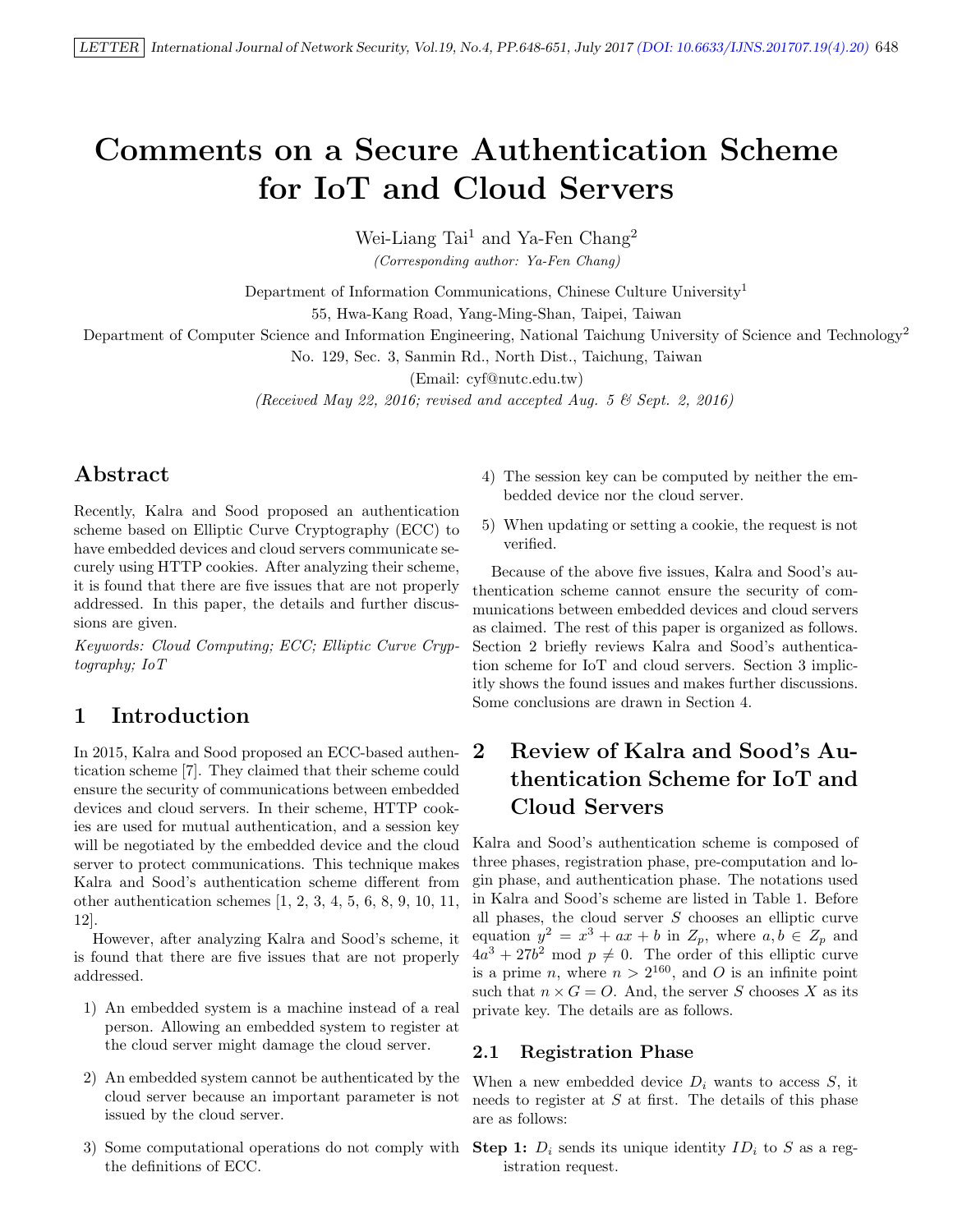| Symbol               | Definition                           |
|----------------------|--------------------------------------|
| $D_i$                | An embedded device                   |
| $\overline{S}$       | The cloud server                     |
| $ID_i$               | $D_i$ 's identity                    |
| $P_i$                | $D_i$ 's password                    |
| $R_i$                | A random number generated by $S$     |
|                      | for $D_i$                            |
| $N_1, N_2$           | Random numbers generated for ECC     |
| H(                   | One-way hash function                |
| X                    | $S$ 's private key                   |
| $Z_p$                | A finite field                       |
| $\boldsymbol{p}$     | A prime greater than $2^{160}$       |
| $\overline{G}$       | A generator point of prime order $n$ |
| CK                   | Cookie                               |
| EXP <sub>-TIME</sub> | $CK$ 's expiration time              |
|                      | A concatenation operator             |
| ⊕                    | An XOR operator                      |

Table 1: Notations used in Kalra and Sood's authentication scheme

Step 2: After getting the registration request, S generates  $D_i$ 's dedicated password  $P_i$  and a unique random number  $R_i$ . S computes cookie  $CK = H(R_i || X ||$ EXP\_TIME  $\parallel ID_i$ ,  $CK' = CK \times G$ ,  $T_i = R_i \oplus H(X)$ , and  $A_i = H(R_i \oplus H(X) \oplus P_i \oplus CK')$ , where  $CK'$  is an ECC point and is stored in  $D_i$  as the cookie information. Then, S stores  $ID_i$ ,  $A'_i = A_i \times G$ ,  $T_i$ , and the cookie expiration time  $EXP$ -TIME for  $D_i$ . When the cookie expires, the expiration time will be updated to  $EXP\_TIME'$ , and the cookie  $CK$  will be updated to  $H(R_i \parallel X \parallel$  EXP\_TIME'  $\parallel ID_i$ ).

Step 3: S sends  $CK'$  to  $D_i$ .

#### 2.2 Pre-computation and Login Phase

- **Step 1:** Before each login,  $D_i$  chooses a random number  $N_1$ , computes the corresponding ECC point  $P_1$  =  $N_1 \times G$ , and stores the information in its memory.
- **Step 2:** When  $D_i$  wants to login to  $S$ ,  $D_i$  computes  $P_2 =$  $H(N_1 \times CK')$  and sends  $\{P_1, P_2, ID_i\}$  to S.

#### 2.3 Authentication Phase

After getting  $D_i$ 's login request  $\{P_1, P_2, ID_i\}$ , authentication phase is executed as follows:

- Step 1: S computes  $R_i = T_i \oplus H(X)$ ,  $CK = H(R_i || X ||$ EXP\_TIME  $||$   $ID_i$ , and  $P'_2 = H(P_1 \times CK)$ . Then S checks whether  $P_2$  and  $P'_2$  are equal or not. If they are equal, this phase proceeds.
- **Step 2:** S chooses a random number  $N_2$  and computes  $P_3 = N_2 \times G$  and  $P_4 = N_2 \times A'_i$ . Then S sends  $\{P_3, P_4, T_i\}$  to  $D_i$ .
- **Step 3:** After receiving  $\{P_3, P_4, T_i\}$ ,  $D_i$  computes  $A_i =$  $H(T_i \oplus P_i \oplus CK')$  and  $P'_4 = P_3 \times A_i$ . Then  $D_i$  checks whether  $P_4$  and  $P'_4$  are equal or not. If they are equal, this phase proceeds.
- **Step 4:**  $D_i$  computes  $V_i = H((N_1 \times CK') \parallel P'_4)$  and sends  $\{V_i\}$  to S.
- **Step 5:** After receiving  $\{V_i\}$ , S computes  $V'_i = H((P_1 \times$  $(X||P_4)$  and checks whether  $V_i$  and  $V'_i$  are equal or not. If they are equal,  $D_i$  and S authenticate each other successfully, and they can obtain the session key  $SK = H(X || ID_i || N_1 || N_2)$ .

# 3 The Found Five Issues and Further Discussions

In this section, the details of the found issues are given, and further discussions are made.

#### 3.1 The Found Issues

After analyzing Kalra and Sood's authentication scheme, it is found that it cannot ensure the security of communications between embedded devices and cloud servers as claimed because of the following five issues.

#### Issue 1: An embedded system is a machine instead of a real person. Allowing an embedded system to register at the cloud server might damage the cloud server.

When allowing an embedded system to register at a server, it denotes that a machine even a robot can register at will. An attacker can easily mount a DoS (denial-of-service) attack by registering at the server with plenty of distinct device identities to get a number of cookies and accessing the cloud server with these registered identities to consume the system resources.

#### Issue 2: An embedded system cannot be authenticated by the cloud server because an important parameter is not issued by the cloud server.

In registration phase, after the cloud server gets  $D_i$ 's registration request, S generates a dedicated password  $P_i$  and a unique random number  $R_i$  for  $D_i$ . Then S computes the corresponding parameters  $CK, CK', T_i, A_i$ , and  $A'_i$ , and S sends  $CK'$  to  $D_i$ . In authentication phase,  $D_i$  needs to compute  $Ai = H(T_i \oplus P_i \oplus CK')$  and  $P'_4 = P_3 \times A_i$  to authenticate the cloud server  $S$ , and  $D_i$  needs to compute  $V_i = H((N_1 \times CK') \parallel P'_4)$  to have S authenticate it. However,  $D_i$  does not know  $P_i$  because  $P_i$  is chosen by  $S$  and is not issued to  $D_i$  in registration phase. That is,  $D_i$  is not capable of computing  $A_i, P'_4$ , and  $V_i$ , and the embedded system  $D_i$  will never be authenticated successfully.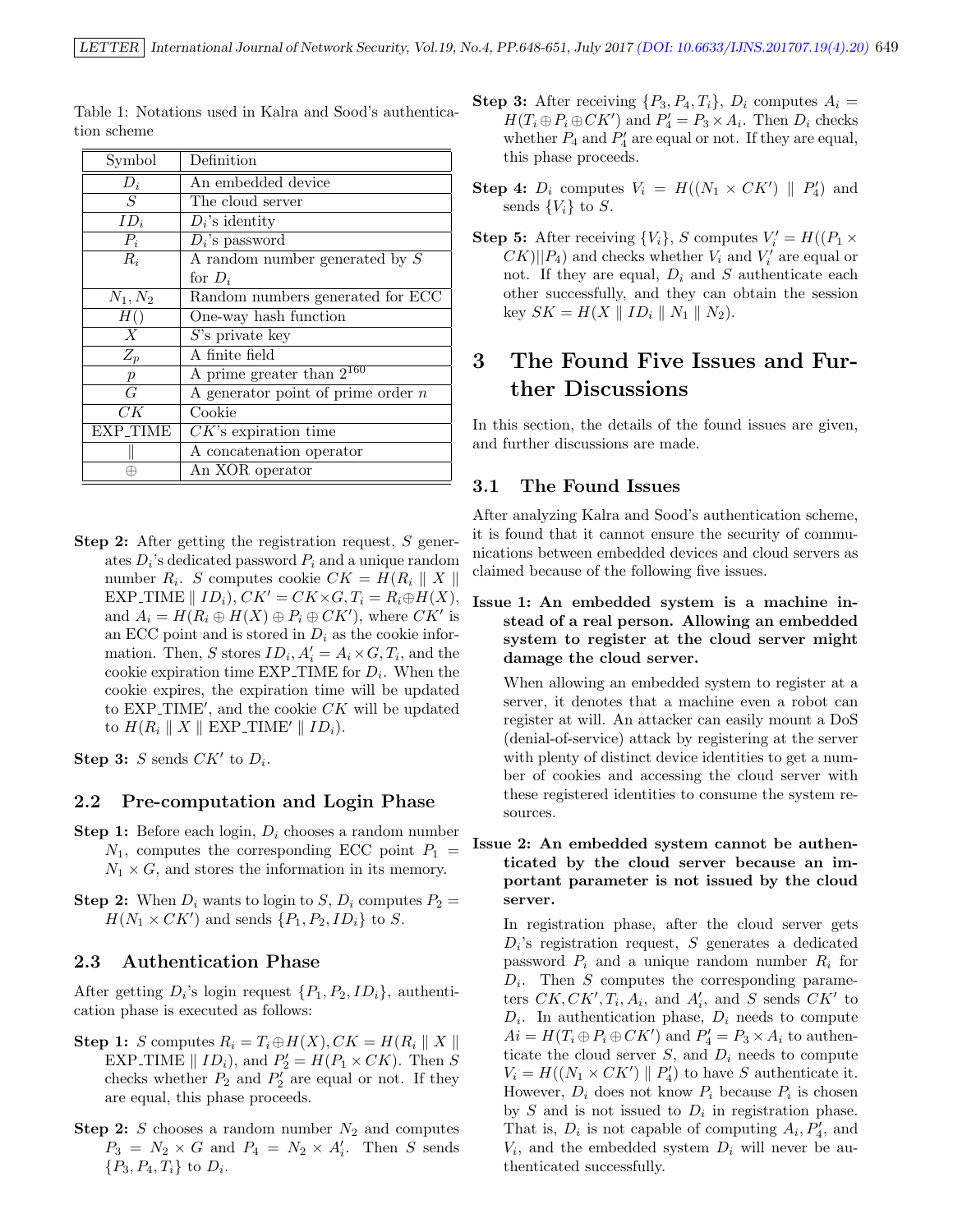#### Issue 3: Some computational operations do not comply with the definitions of ECC.

In ECC, a multiplication operation is defined as  $B =$  $\alpha \times Q$ , where Q and B are ECC points and  $\alpha$  is an integer. In Kalra and Sood's scheme, computing  $P_2' = H(P_1 \times CK)$ ,  $P_4' = P_3 \times A_i$ , and  $V_i' = H((P_1 \times$  $CK$ )  $\parallel$   $P_4$ ) violates the definitions of ECC.

#### Issue 4: The session key can be computed by neither the embedded device nor the cloud server.

In Kalra and Sood's scheme, a session key  $SK =$  $H(X \parallel ID_i \parallel N_1 \parallel N_2)$  is negotiated after mutual authentication. According to Elliptic Curve Discrete Logarithm Problem (ECDLP), it is computationally infeasible to retrieve  $\alpha$  when  $Q$  and  $B$  are known, where  $B = \alpha \times Q$ , Q and B are ECC points and  $\alpha$ is an integer. Consequently,  $D_i$  only knows the random number  $N_1$  generated by itself because it cannot retrieve  $N_2$  from  $P_3$ , and S only knows the random number  $N_2$  generated by itself because it cannot retrieve  $N_1$  from  $P_1$ , where  $P_3 = N_2 \times G$  and  $P_1 = N_1 \times G$ . Moreover, only S knows the private key  $X$ . That is, it is impossible for both  $D_i$  and  $S$  to obtain the session key  $SK = H(X \parallel ID_i \parallel N_1 \parallel N_2)$ .

#### Issue 5: When updating or setting a cookie, the request is not verified.

Kalra and Sood's scheme uses HTTP cookies for mutual authentication. But updating or setting a cookie is not verified such that an attacker can maliciously modify the cookie stored in the embedded device  $D_i$  to make it unable to be authenticated.

#### 3.2 Further Discussions

To remedy the found issues, some modifications should be made. First, a user instead of an embedded device can register at the cloud server to prevent an attacker from registering at the server with distinct device identities and consuming the system resources. Second, no matter who chooses the password  $P_i$ , both the embedded device  $D_i$ and the cloud server  $S$  need to know  $P_i$ , and the party choosing  $P_i$  should transmit  $P_i$  to the other via a secure channel. Third,  $P'_2, P'_4$ , and  $V'_i$  should be computed as  $P'_2 = H(CK \times P_1), P'_4 = A_i \times P_3$ , and  $V'_i = H((CK \times P_1), P'_4 = A_i \times P_3)$  $P_1$ )  $\parallel$   $P_4$ ), respectively. Forth, the session key  $SK$  can be  $H(ID_i \parallel N_1N_2 \times G)$ , where  $D_i$  computes  $N_1 \times P_3 =$  $N_1N_2 \times G$  and S computes  $N_2 \times P_1 = N_1N_2 \times G$ . Fifth, the path of setting the cookie should be dedicated to the embedded device to prevent an attacker from modifying the cookie stored in the embedded device.

### 4 Conclusions

After analyzing Kalra and Sood's scheme, it is found that five issues are not well addressed. In this paper, the details of these issues are shown with further discussions

to remedy them. With these modifications, Kalra and Sood's scheme can be improved to ensure the security of communications between embedded devices and cloud servers.

### Acknowledgments

This work was supported in part by Ministry of Science and Technology under the Grants MOST 104-2221-E-034- 004-, MOST 104-2221-E-025-006-, and MOST 105-2221- E-034-014-.

### References

- [1] C. C. Chang, W. Y. Hsueh, and T. F. Cheng, "An advanced anonymous and biometrics-based multiserver authentication scheme using smart cards," International Journal of Network Security, vol. 18, no. 6, pp. 1010–1021, 2016.
- [2] T. Y. Chang, W. P. Yang, and M. S. Hwang, "Simple authenticated key agreement and protected password change protocol," Computers  $\mathcal{C}$  Mathematics with Applications, vol. 49, no. 5, pp. 703–714, 2001.
- [3] Y. F. Chang, "Flexible access control over verifiable cloud computing services with provable security," Informatica, vol. 26, no. 2, pp. 181–198, 2015.
- [4] Y. F. Chang, W. L. Tai, and H. C. Chang, "Untraceable dynamic-identity-based remote user authentication scheme with verifiable password update," International Journal of Communication Systems, vol. 27, no. 11, pp. 3430–3440, 2014.
- [5] M. S. Hwang, C. C. Lee, and Y. L. Tang, "An improvement of SPLICE/AS in WIDE against guessing attack," International Journal of Informatica, vol. 12, no. 2, pp. 297–302, 2001.
- [6] Q. Jiang, J. Ma, G. Li, and L. Yang, "Robust twofactor authentication and key agreement preserving user privacy," International Journal of Network Security, vol. 16, no. 3, pp. 229–240, 2014.
- [7] S. Kalra and S. K. Sood, "Secure authentication scheme for iot and cloud servers," Pervasive and Mobile Computing, vol. 24, pp. 210–223, 2015.
- [8] C. W. Lin and M. S. Hwang C. S. Tsai, "A new strong-password authentication scheme using oneway hash functions," International Journal of Computer and Systems Sciences, vol. 45, no. 4, pp. 623– 626, 2006.
- [9] C. H. Ling, C. C. Lee, C. C. Yang, and M. S. Hwang, "A secure and efficient one-time password authentication scheme for WSN," International Journal of Network Security, vol. 19, no. 2, pp. 177–181, 2017.
- [10] P. K. Thandra, J. Rajan, and S. A. V. S. Murty, "Cryptanalysis of an efficient password authentication scheme," International Journal of Network Security, vol. 18, no. 2, pp. 362–368, 2016.
- [11] C. S. Tsai, C. C. Lee, and M. S. Hwang, "Password authentication schemes: Current status and